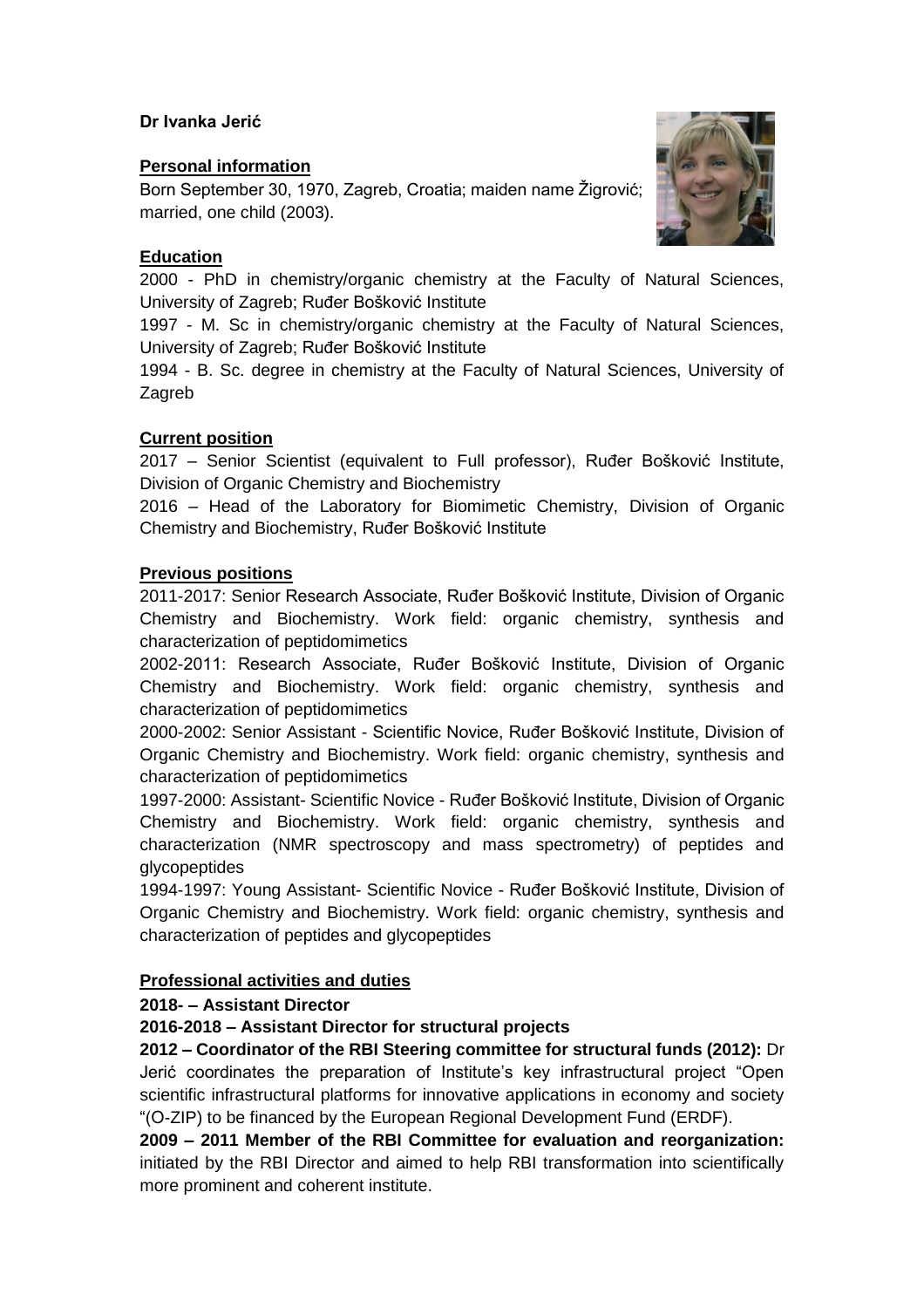**2008 – 2013** Treasurer of the Croatian Chemical Society

**2010.** Coordinator of the Organizing Committee of RBI "Open days"

**2007-2009** Organizer of the Division OCB seminars

## **Fellowships and awards**

2015. RBI Special award for outstanding contribution and excellent results

2014. Golden Award for patent at the 12<sup>th</sup> International Innovation Exhibition

2012. RBI Annual Award for granted patent.

2010. RBI Annual Award for paper published in journal with high impact factor.

2001. Krka Prize Winner (International award given by pharmaceutical company Krka, Novo Mesto, Slovenia)

2001 University of Science and Technology, Department of Organic Chemistry and Biochemistry, Hong Kong, China

1995 Utrecht Institute for Pharmaceutical Sciences, Department for Medicinal Chemistry, Utrecht, The Netherlands

## **Supervision of doctoral and postdoctoral students**

**Currently supervising 2 PhD students** (Ivana Colić and Ivona Banović). Supervisor of **4 completed PhD thesis**:

2016-2020: Mladena Glavaš (Enediyne compounds in multicomponent reactions)

2011-2018: Lidija Brkljačić (Synthesis and evaluation of peptide-based hydrazines for derivatization of carbonyl compounds; development of HPLC-MS/MS method)

2012-2016 Josipa Suć (Synthesis of peptidomimetics comprising hydrazino derivatives of amino acids)

2005-2010 Matija Gredičak (Synthesis and reactivity of amino acid-derived enediynes)

Dr Jerić was supervisor of **9 B.Sc. Theses** in period 2004-2016.

## **Teaching activities**

2010-: Organic chemistry. Postgraduate PhD Study in Organic Chemistry (University of Zagreb). Course (elective): Synthesis of peptides/proteins and their conjugates 2011-: Organic chemistry. International PhD Study in Medicinal Chemistry (organized by RBI, University of Rijeka and Fidelta Zagreb). Course (mandatory): Methods in peptide, carbohydrate and nucleoside synthesis. Course (elective): Synthesis of peptides/proteins and their conjugates

# **Organization of scientific meetings**

**2003, September 10–15**: 13th European Symposium on Organic Chemistry (ESOC 2003), Cavtat, Croatia. Dr. Jerić was a member of the Organizing Committee. The symposium has brought together more than 400 participants; 13 plenary lectures, 23 invited lectures and 46 oral presentations, 251 poster presentations.

**2014, April 7-9:** The InnoMol Proteomics Workshop, Zagreb, Croatia. Dr. Jerić was Coordinator of the Organizing Committee. 3-Days workshop; 82 participants, 11 lectures and hands-on session.

**2014, October 22-24:** The InnoMol Bioimaging Workshop,. Zagreb, Croatia. Dr. Jerić was Coordinator of the Organizing Committee. 3-Days workshop; 120 participants, 9 lectures and hands-on session.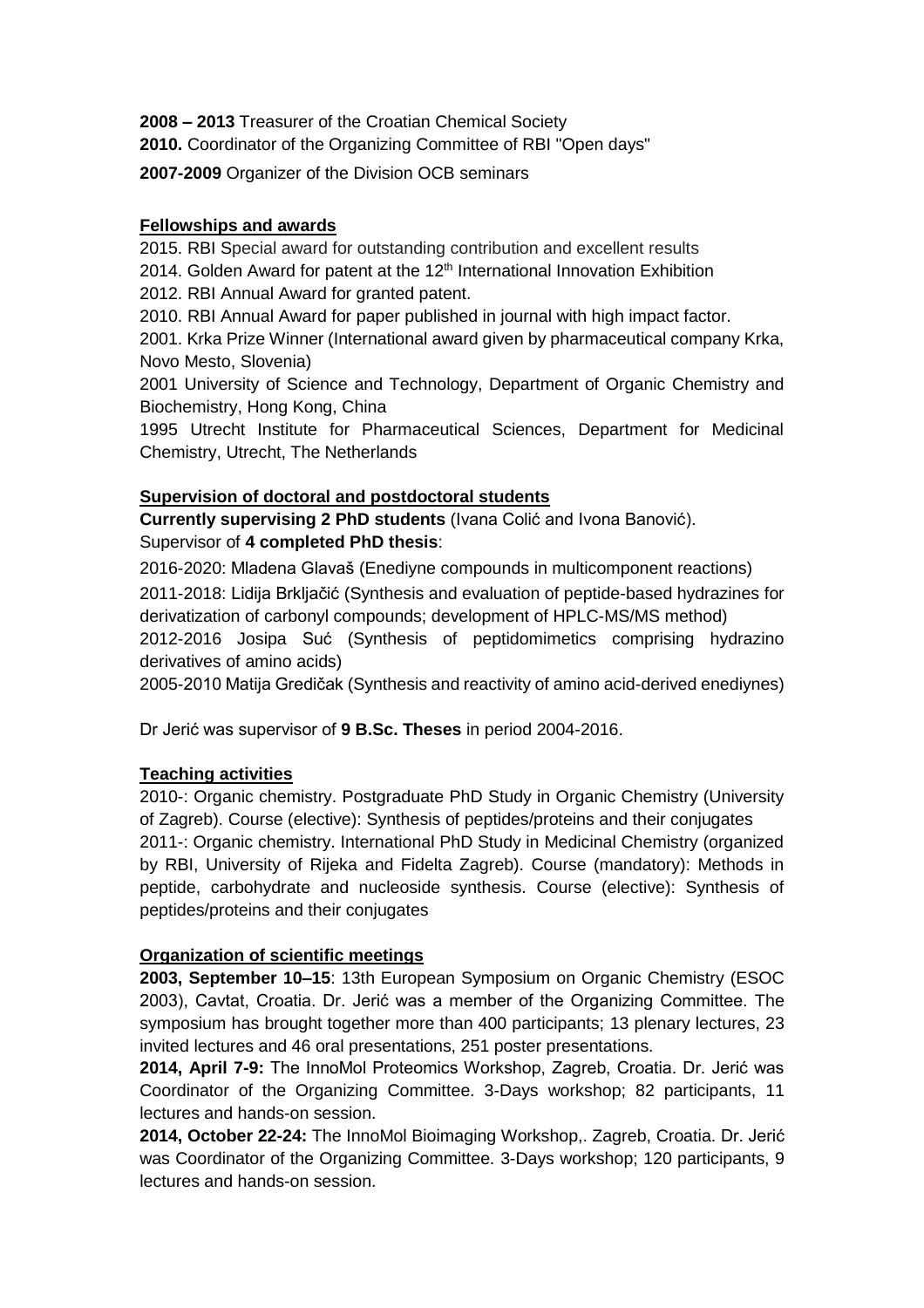**2015, April 26-29:** 3rd Croatian Microscopy Congress, Zadar, Croatia. Dr. Jerić was Coordinator of the Organizing Committee. 4 Days conference; 94 participants, 32 lectures.

**2015, June 1-3:** The InnoMol Molecular Interactions Workshop, Zagreb, Croatia. Dr. Jerić was Coordinator of the Organizing Committee. 3-Days workshop; 87 participants, 8 lectures and hands-on session.

**2015, November 16-18**: The InnoMol Genomics & Bioinformatics Workshop, Zagreb, Croatia. Dr. Jerić was Coordinator of the Organizing Committee. 3-Days workshop; 93 participants, 11 lectures and hands-on session.

**2016, May 11-12:** New Platforms for Molecular Solutions in Research and Development. Dr. Jerić was Coordinator of the Organizing Committee. 2-Days workshop; 106 participants, 22 lectures

**2016, April 24-28:** The 'Game of Epigenomics' Conference, Dubrovnik, Croatia. Dr. Jerić was Coordinator of the Organizing Committee. 5-Days workshop; 98 participants, 34 lectures.

**2017, June 25-28:** Xth Joint Meeting of Medicinal Chemistry, Dubrovnik, Croatia. Dr. Jerić was member of the Organizing Committee.

#### **Memberships**

Member of the American Chemical Society: *scientific association (2018-)* Member of the European Peptide Society: *scientific association (1998-)* Member of the Croatian Chemical Society: *scientific association (1998-)*

### **Additional trainings**

RER/0/031 Regional Workshop on Communication the Relevance of Research and Development for Stakeholders' Priorities, 29. 3.-1. 4. 2011. Vienna, Austria Innovation and Entrepreneurship Workshop, 8. 3. 2012. Zagreb, Croatia (Presenter: Dr Lisa Cowey MBA PG Cert IP T3I Oxford UK)

#### **Projects**

2016-2017 CRO-AUT bilateral project: "Expanding the chemical space by glycomimetic structures" (PI)

2015-2019 HRZZ project: "The assembly of peptidomimetics by multicomponent reactions" (PI)

2013-2016 FP7- REGPOT-2012-2013-1 project: "Enhancement of the Innovation Potential in SEE through new Molecular Solutions in Research and Development", WP leader; (Coordinator Dr. Oliver Vugrek)

2013-2015 HRZZ project " Nonlinear sparse component analysis with applications in chemometrics and pathology", associate (PI Dr. Ivica Kopriva)

2007- MSES project "Chemical modifications of natural compounds", associate; (PI Dr. Lidija Varga Defterdarović (Dr. Štefica Horvat))

2002-2006, MSES project "Design and synthesis of biologically active peptides, glycopeptides and biomarkers", associate; (PI Dr. Štefica Horvat)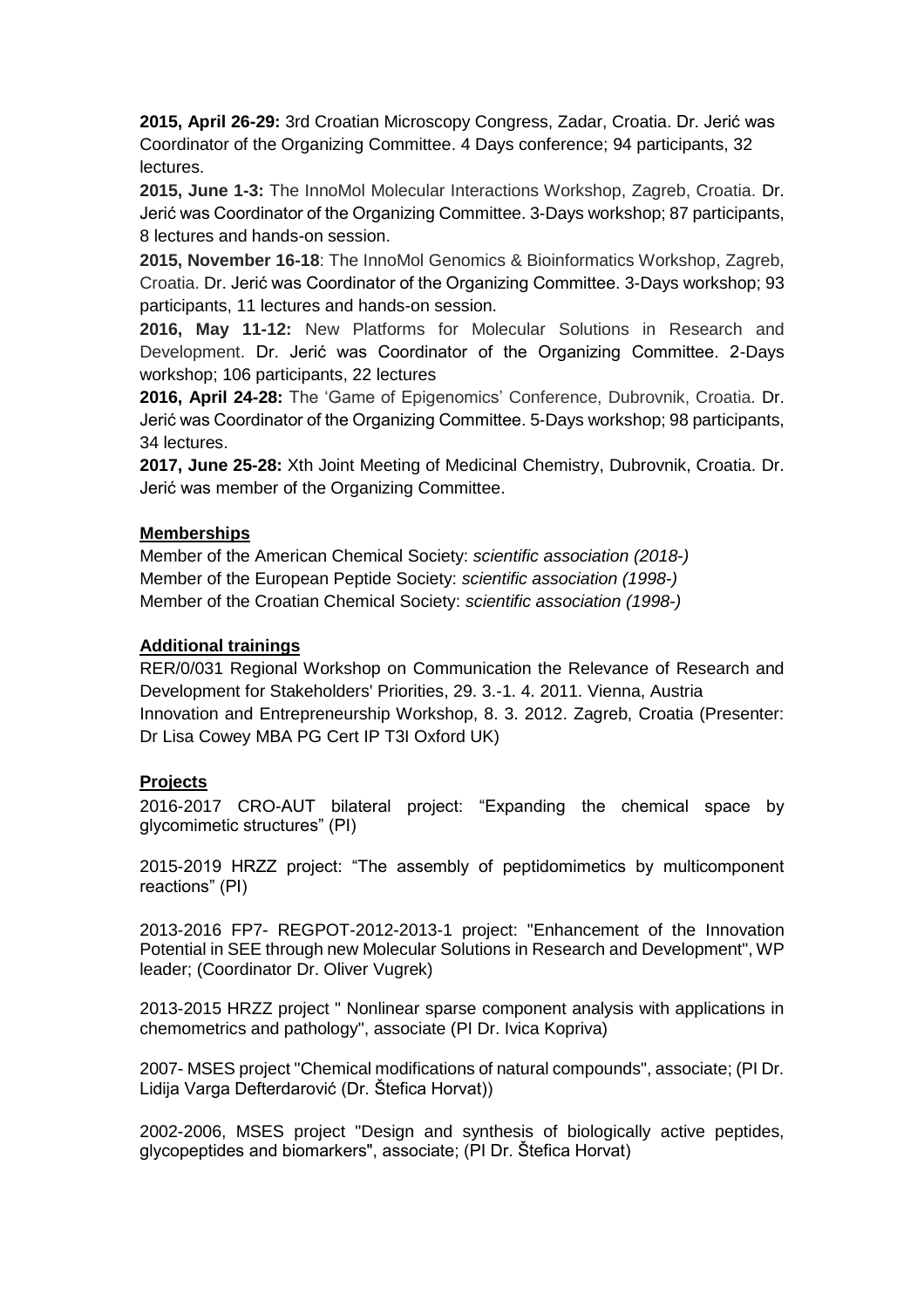1996-2002, MSES project "Development of receptor-selective analogs of bioactive peptides", associate (PI Dr. Štefica Horvat)

1994-1996 MSES project "Synthesis and properties of bioactive glycoconjugates", associate; (PI Dr. Štefica Horvat)

MSES = Ministry of Science, Education and Sports HRZZ = Croatian Science Foundation

#### **Invited talks**

2019: "How to mimic Nature" Summer School of Science, Požega, Croatia

2017: "Multicomponent approach to natural product-like compounds" *XXV. Croatian Meeting of Chemists and Chemical Engineers.* Poreč, Croatia

2016: ["Tailoring peptidomimetics for different functions"](http://bib.irb.hr/prikazi-rad?&rad=846025) *22. Slovenian chemical days*, Liubliana, Slovenia

2016: "Functional Peptidomimetics: From Catalysis to Interactions with Biomolecules" Shanghai Institute of Organic Chemistry, Shanghai, China

2009: ["Application of HPLC-MS in biotechnology research"](http://bib.irb.hr/prikazi-rad?&rad=428324) *1st International Symposium of Biotech Students,* Zagreb, Croatia

2007: ["Enediyne](http://bib.irb.hr/prikazi-rad?&rad=304907) peptidomimetics" *XX. Croatian Meeting of Chemists and Chemical Engineers.* Zagreb, Croatia

2001: ["Glycopeptide mimetics as "puzzles" in understanding the biological](http://bib.irb.hr/prikazi-rad?&rad=72310)  [phenomena"](http://bib.irb.hr/prikazi-rad?&rad=72310) *XXXI.* Krka Prize*. XI. International symposium.* Novo mesto, Slovenia

#### **Selected publication (in last 10 years)**

- 1. J. Suć Sajko, V. Ljoljić Bilić, I. Kosalec, **I. Jerić**\*, Multicomponent approach to a library of N‑substituted ‑lactams. *ACS Comb. Sci.* **21** (2019) 28-34.
- 2. K. Vlahoviček-Kahlina, J. Suć Sajko**, I. Jerić\***, C-Linked Glycomimetic Libraries Accessed by the Passerini Reaction. *Int. J. Mol. Sci.* **2019**, *20*, 6236.
- 3. K. Vlahoviček-Kahlina, M. Vazdar, A. Jakas, V. Smrečki, **I. Jerić**\*, Synthesis of glycomimetics by diastereoselective Passerini reaction. *J. Org. Chem*. **83** (2018) 13146-13156.
- *4.* M. Glavaš, M. Gredičak, **I. Jerić**\*, Enediyne-comprising amino aldehydes in the Passerini reaction*. ACS Comb. Sci.* **20** (2018) 151-155.
- **5.** J. Suć, D. Barić, **I. Jerić** (2016) [Multicomponent synthesis of hydrazino](http://bib.irb.hr/prikazi-rad?&rad=837738)  [depsipeptides.](http://bib.irb.hr/prikazi-rad?&rad=837738) *RSC Adv*. **6** 99664**-**99675
- **6.** J. Suć, L.-M. Tumir, Lj. Glavaš-Obrovac, M. Jukić, I. Piantanida, **I. Jerić** (2016) [Impact of α-hydrazino acids embedded in short fluorescent peptides on peptide](http://bib.irb.hr/prikazi-rad?&rad=815217)  [interaction with DNA and RNA.](http://bib.irb.hr/prikazi-rad?&rad=815217) *Org. Biomol. Chem.* **14** 4865**-**4874